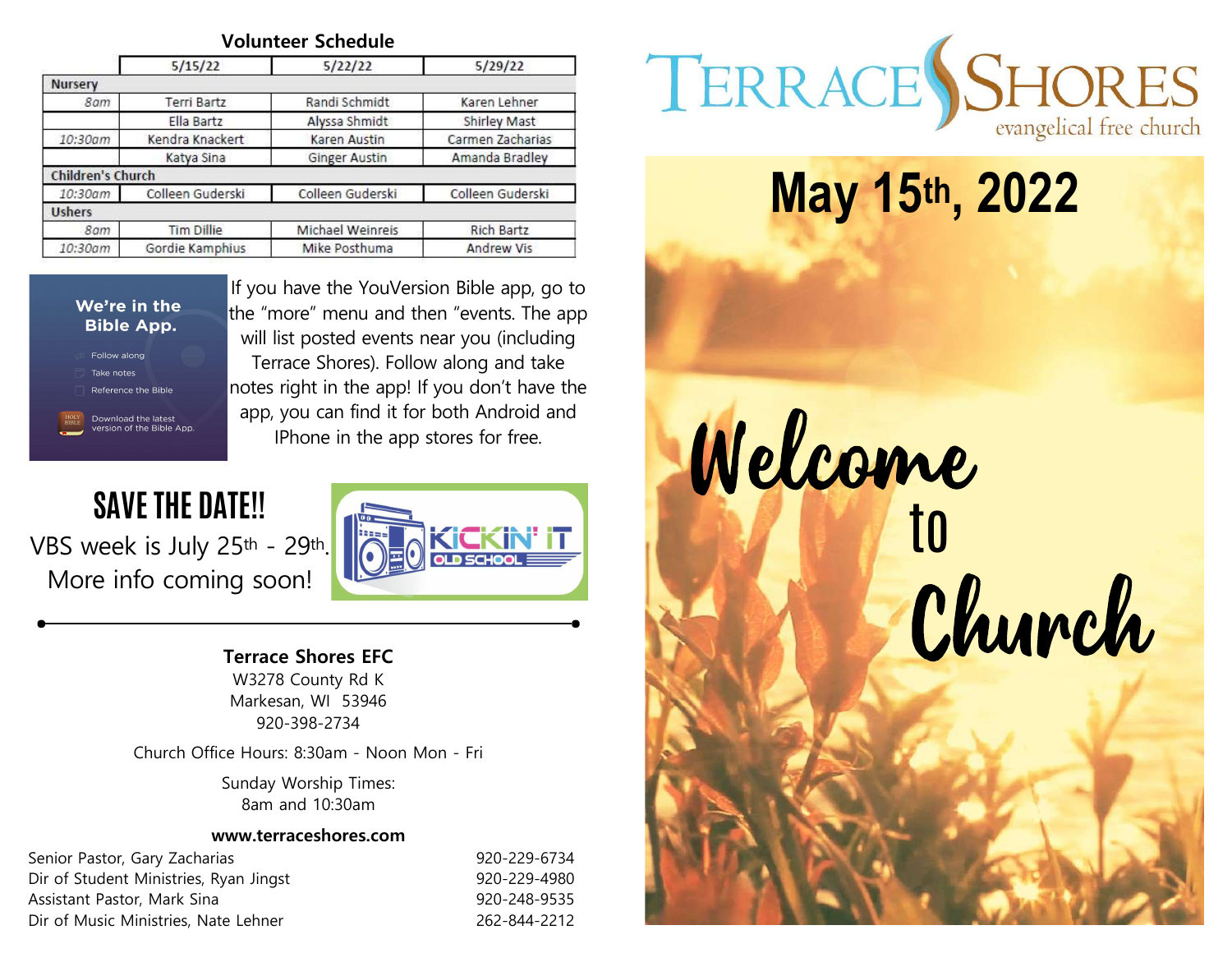# Good Morning Dear Friend.

Thanks for coming to worship the Lord with us today. What motivates you to do what you do? Is it love? Is it hate? Is it guilt? Is it fear? If we are honest, there may be times that we are motivated by each of these things. Today's Scripture passage gives us the picture of a man largely motivated **Aristobulus** Archelaus by fear, but not the Fear of the Lord. Because of this, his choices resulted Mattle 222 in <sup>a</sup> lot of pain for himself and others. May God help us do what we do with the right motivation, and <sup>a</sup> proper Fear of the Lord. This will be good for us, and others. Thanks again for coming' have <sup>a</sup> great week!

ORDER OF SERVICE

Welcome & Announcements

Worship

Congregational Prayer

Ministry For Prayer: TIU & Trinity Western

Hymn

(Children may leave for children's church during late service)

#### Message: Let's Not Lose Our Heads

Hymn

Closing Prayer

"Seeing that a pilot steers the ship in which we sail, who will never allow us to perish even in the midst of shipwrecks, there is no reason why our minds should be overwhelmed with fear and overcome with weariness." - John Calvin

"How very little can be done under the spirit of fear." - Florence Nightingale

"Are you facing fear today? Perhaps you are afraid of losing your job, of developing cancer or being left by your spouse. At times all of us experience fear. But don't allow fear to keep you from being used by God. He has kept you thus far; trust Him for the rest of the way." The contract of the way."

"Men love everything but righteousness and fear everything but God." - Vance Havner



#### Kids' Magazine Subscriptions

We are again offering subscriptions to Clubhouse and Clubhouse Jr for a cost of \$5 per child. The forms are in the lobby, you can put form and payment in the offering box. Deadline for ordering is May 22.

#### Co-Ed Evening Bible Study

Anyone interested in being a part of an evening study for men and women, please contact Carmen Zacharias at 920-229-8049.

#### Fellowship Pads

There are fellowship pads located in each pew. We encourage everyone to add their name and contact info along with any prayer requests. On Monday mornings the staff prays over any requests listed. If you include an email address, we will add you to our general email list (no spam, we promise!). Thank you!